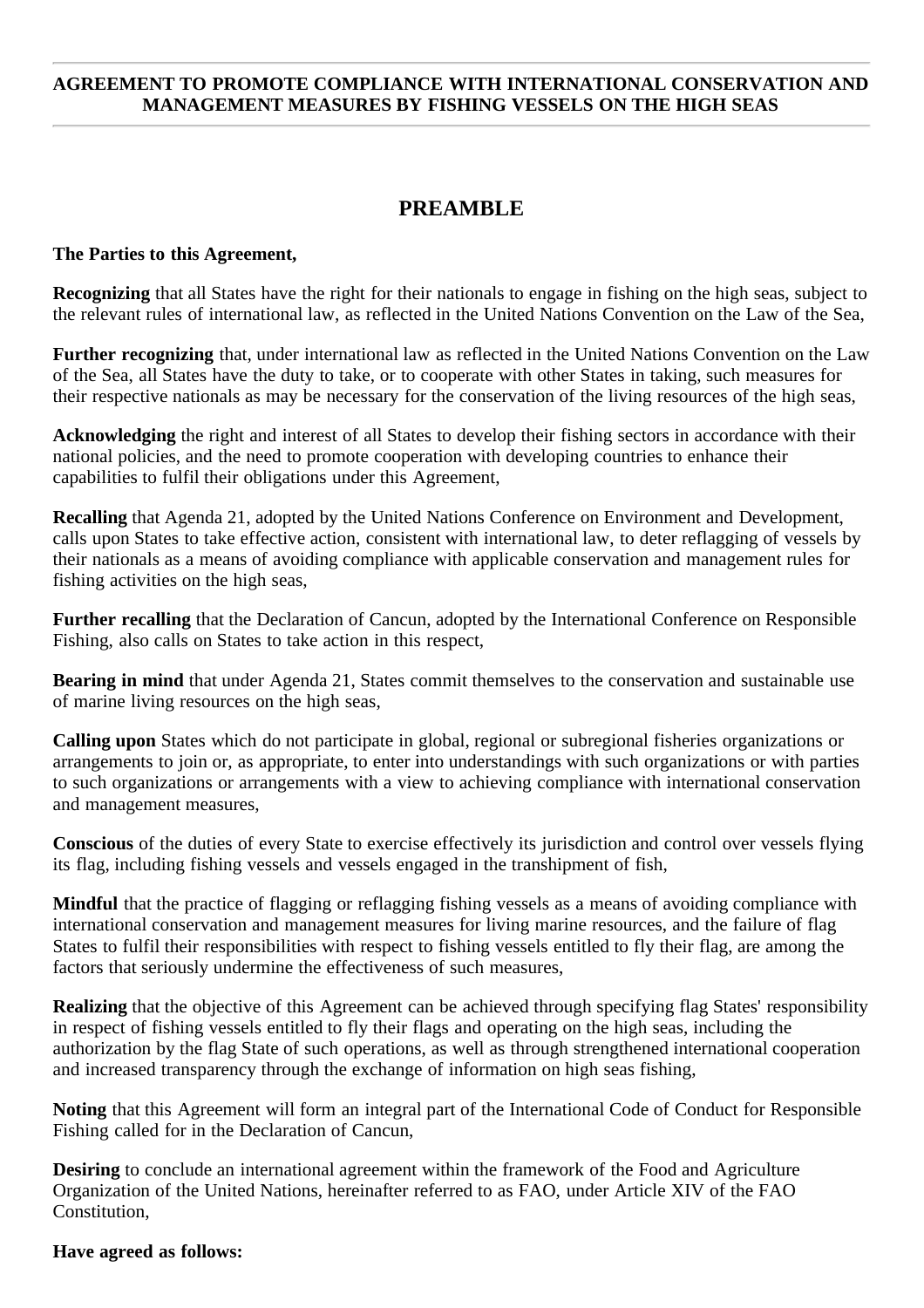# **ARTICLE I**

### *Definitions*

For the purposes of this Agreement:

(a) "fishing vessel" means any vessel used or intended for use for the purposes of the commercial exploitation of living marine resources, including mother ships and any other vessels directly engaged in such fishing operations;

(b) "international conservation and management measures" means measures to conserve or manage one or more species of living marine resources that are adopted and applied in accordance with the relevant rules of international law as reflected in the 1982 United Nations Convention on the Law of the Sea. Such measures may be adopted either by global, regional or subregional fisheries organizations, subject to the rights and obligations of their members, or by treaties or other international agreements;

- (c) "length" means
	- (i) for any fishing vessel built after 18 July 1982, 96 percent of the total length on a waterline at 85 percent of the least moulded depth measured from the top of the keel, or the length from the foreside of the stem to the axis of the rudder stock on that waterline, if that be greater. In ships designed with a rake of keel the waterline on which this length is measured shall be parallel to the designed waterline;

(ii) for any fishing vessel built before 18 July 1982, registered length as entered on the national register or other record of vessels;

(d) "record of fishing vessels" means a record of fishing vessels in which are recorded pertinent details of the fishing vessel. It may constitute a separate record for fishing vessels or form part of a general record of vessels;

(e) "regional economic integration organization" means a regional economic integration organization to which its Member States have transferred competence over matters covered by this Agreement, including the authority to make decisions binding on its Member States in respect of those matters;

(f) "vessels entitled to fly its flag" and "vessels entitled to fly the flag of a State", includes vessels entitled to fly the flag of a Member State of a regional economic integration organization.

# **ARTICLE II**

### *Application*

1. Subject to the following paragraphs of this Article, this Agreement shall apply to all fishing vessels that are used or intended for fishing on the high seas.

2. A Party may exempt fishing vessels of less than 24 metres in length entitled to fly its flag from the application of this Agreement unless the Party determines that such an exemption would undermine the object and purpose of this Agreement, provided that such exemptions:

(a) shall not be granted in respect of fishing vessels operating in fishing regions referred to in paragraph 3 below, other than fishing vessels that are entitled to fly the flag of a coastal State of that fishing region; and

(b) shall not apply to the obligations undertaken by a Party under paragraph 1 of Article III, or paragraph 7 of Article VI of this Agreement.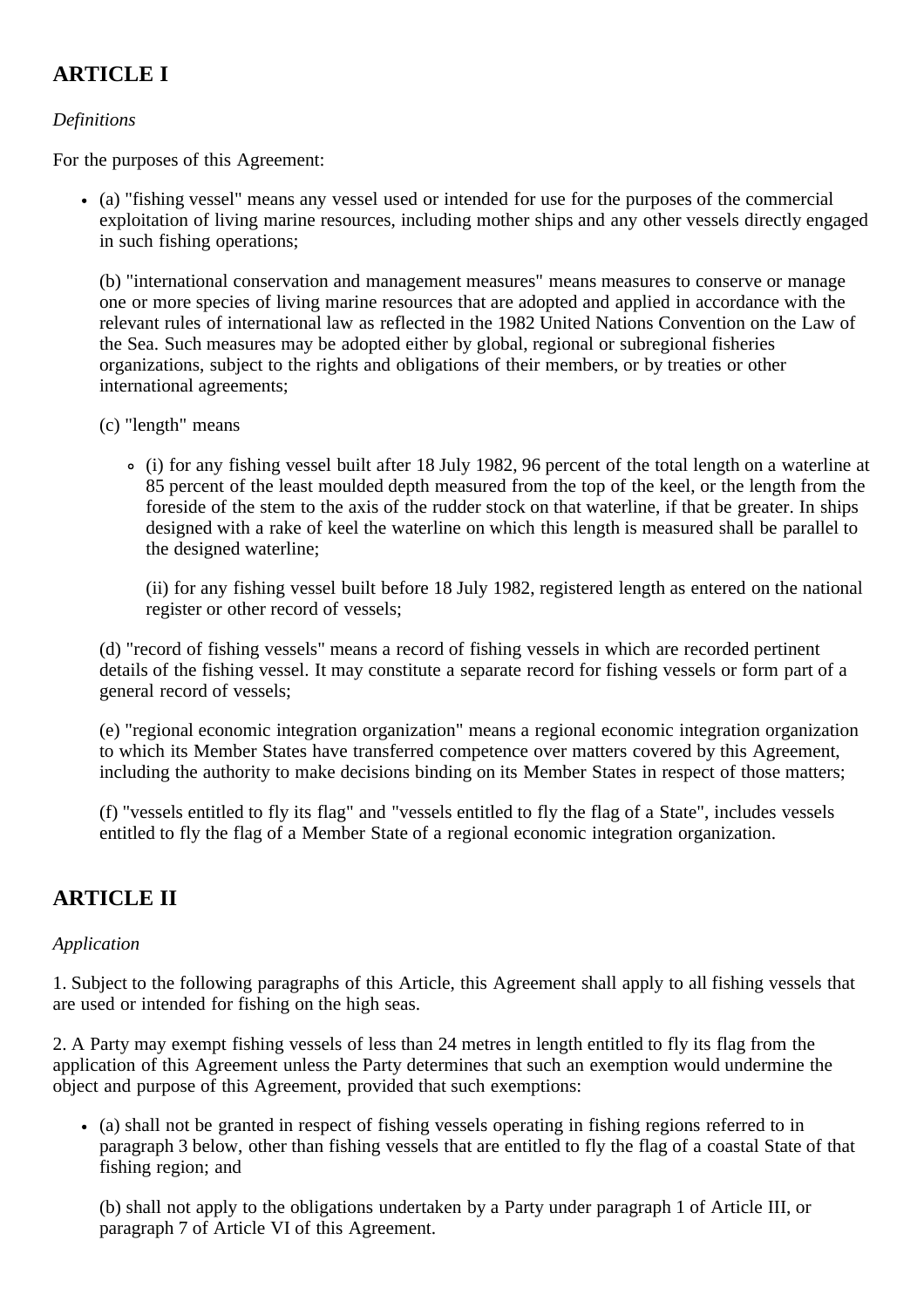3. Without prejudice to the provisions of paragraph 2 above, in any fishing region where bordering coastal States have not yet declared exclusive economic zones, or equivalent zones of national jurisdiction over fisheries, such coastal States as are Parties to this Agreement may agree, either directly or through appropriate regional fisheries organizations, to establish a minimum length of fishing vessels below which this Agreement shall not apply in respect of fishing vessels flying the flag of any such coastal State and operating exclusively in such fishing region.

# **ARTICLE III**

### *Flag State Responsibility*

1. (a) Each Party shall take such measures as may be necessary to ensure that fishing vessels entitled to fly its flag do not engage in any activity that undermines the effectiveness of international conservation and management measures.

(b) In the event that a Party has, pursuant to paragraph 2 of Article II, granted an exemption for fishing vessels of less than 24 metres in length entitled to fly its flag from the application of other provisions of this Agreement, such Party shall nevertheless take effective measures in respect of any such fishing vessel that undermines the effectiveness of international conservation and management measures. These measures shall be such as to ensure that the fishing vessel ceases to engage in activities that undermine the effectiveness of the international conservation and management measures.

2. In particular, no Party shall allow any fishing vessel entitled to fly its flag to be used for fishing on the high seas unless it has been authorized to be so used by the appropriate authority or authorities of that Party. A fishing vessel so authorized shall fish in accordance with the conditions of the authorization.

3. No Party shall authorize any fishing vessel entitled to fly its flag to be used for fishing on the high seas unless the Party is satisfied that it is able, taking into account the links that exist between it and the fishing vessel concerned, to exercise effectively its responsibilities under this Agreement in respect of that fishing vessel.

4. Where a fishing vessel that has been authorized to be used for fishing on the high seas by a Party ceases to be entitled to fly the flag of that Party, the authorization to fish on the high seas shall be deemed to have been cancelled.

5. (a) No Party shall authorize any fishing vessel previously registered in the territory of another Party that has undermined the effectiveness of international conservation and management measures to be used for fishing on the high seas, unless it is satisfied that

(i) any period of suspension by another Party of an authorization for such fishing vessel to be used for fishing on the high seas has expired; and

(ii) no authorization for such fishing vessel to be used for fishing on the high seas has been withdrawn by another Party within the last three years.

(b) The provisions of subparagraph (a) above shall also apply in respect of fishing vessels previously registered in the territory of a State which is not a Party to this Agreement, provided that sufficient information is available to the Party concerned on the circumstances in which the authorization to fish was suspended or withdrawn.

(c) The provisions of subparagraphs (a) and (b) shall not apply where the ownership of the fishing vessel has subsequently changed, and the new owner has provided sufficient evidence demonstrating that the previous owner or operator has no further legal, beneficial or financial interest in, or control of, the fishing vessel.

(d) Notwithstanding the provisions of subparagraphs (a) and (b) above, a Party may authorize a fishing vessel, to which those subparagraphs would otherwise apply, to be used for fishing on the high seas, where the Party concerned, after having taken into account all relevant facts, including the circumstances in which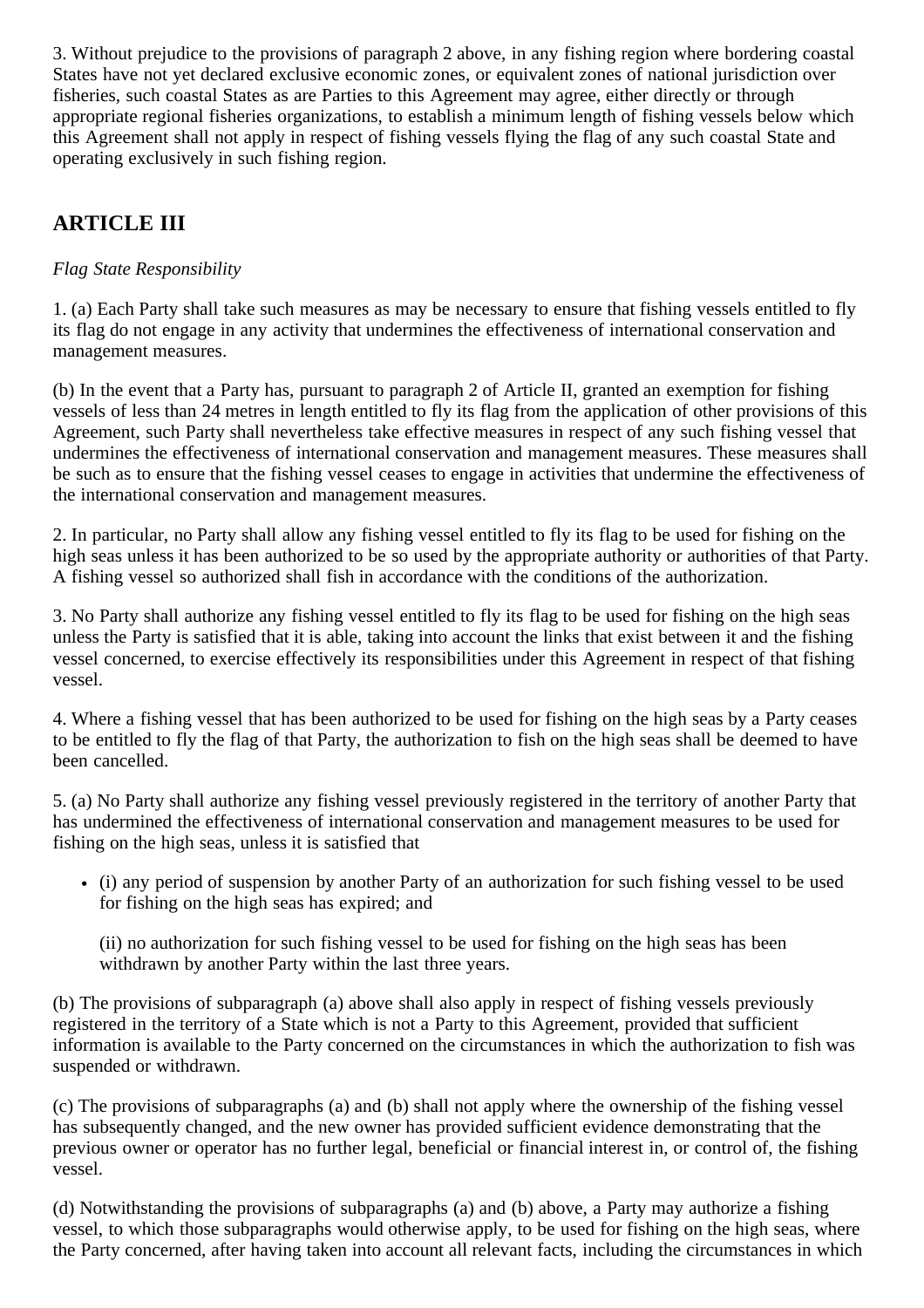the fishing authorization has been withdrawn by the other Party or State, has determined that to grant an authorization to use the vessel for fishing on the high seas would not undermine the object and purpose of this Agreement.

6. Each Party shall ensure that all fishing vessels entitled to fly its flag that it has entered in the record maintained under Article IV are marked in such a way that they can be readily identified in accordance with generally accepted standards, such as the FAO Standard Specifications for the Marking and Identification of Fishing Vessels.

7. Each Party shall ensure that each fishing vessel entitled to fly its flag shall provide it with such information on its operations as may be necessary to enable the Party to fulfil its obligations under this Agreement, including in particular information pertaining to the area of its fishing operations and to its catches and landings.

8. Each Party shall take enforcement measures in respect of fishing vessels entitled to fly its flag which act in contravention of the provisions of this Agreement, including, where appropriate, making the contravention of such provisions an offence under national legislation. Sanctions applicable in respect of such contraventions shall be of sufficient gravity as to be effective in securing compliance with the requirements of this Agreement and to deprive offenders of the benefits accruing from their illegal activities. Such sanctions shall, for serious offences, include refusal, suspension or withdrawal of the authorization to fish on the high seas.

## **ARTICLE IV**

### *Records of Fishing Vessels*

Each Party shall, for the purposes of this Agreement, maintain a record of fishing vessels entitled to fly its flag and authorized to be used for fishing on the high seas, and shall take such measures as may be necessary to ensure that all such fishing vessels are entered in that record.

## **ARTICLE V**

#### *International Cooperation*

1. The Parties shall cooperate as appropriate in the implementation of this Agreement, and shall, in particular, exchange information, including evidentiary material, relating to activities of fishing vessels in order to assist the flag State in identifying those fishing vessels flying its flag reported to have engaged in activities undermining international conservation and management measures, so as to fulfil its obligations under Article III.

2. When a fishing vessel is voluntarily in the port of a Party other than its flag State, that Party, where it has reasonable grounds for believing that the fishing vessel has been used for an activity that undermines the effectiveness of international conservation and management measures, shall promptly notify the flag State accordingly. Parties may make arrangements regarding the undertaking by port States of such investigatory measures as may be considered necessary to establish whether the fishing vessel has indeed been used contrary to the provisions of this Agreement.

3. The Parties shall, when and as appropriate, enter into cooperative agreements or arrangements of mutual assistance on a global, regional, subregional or bilateral basis so as to promote the achievement of the objectives of this Agreement.

## **ARTICLE VI**

*Exchange of Information*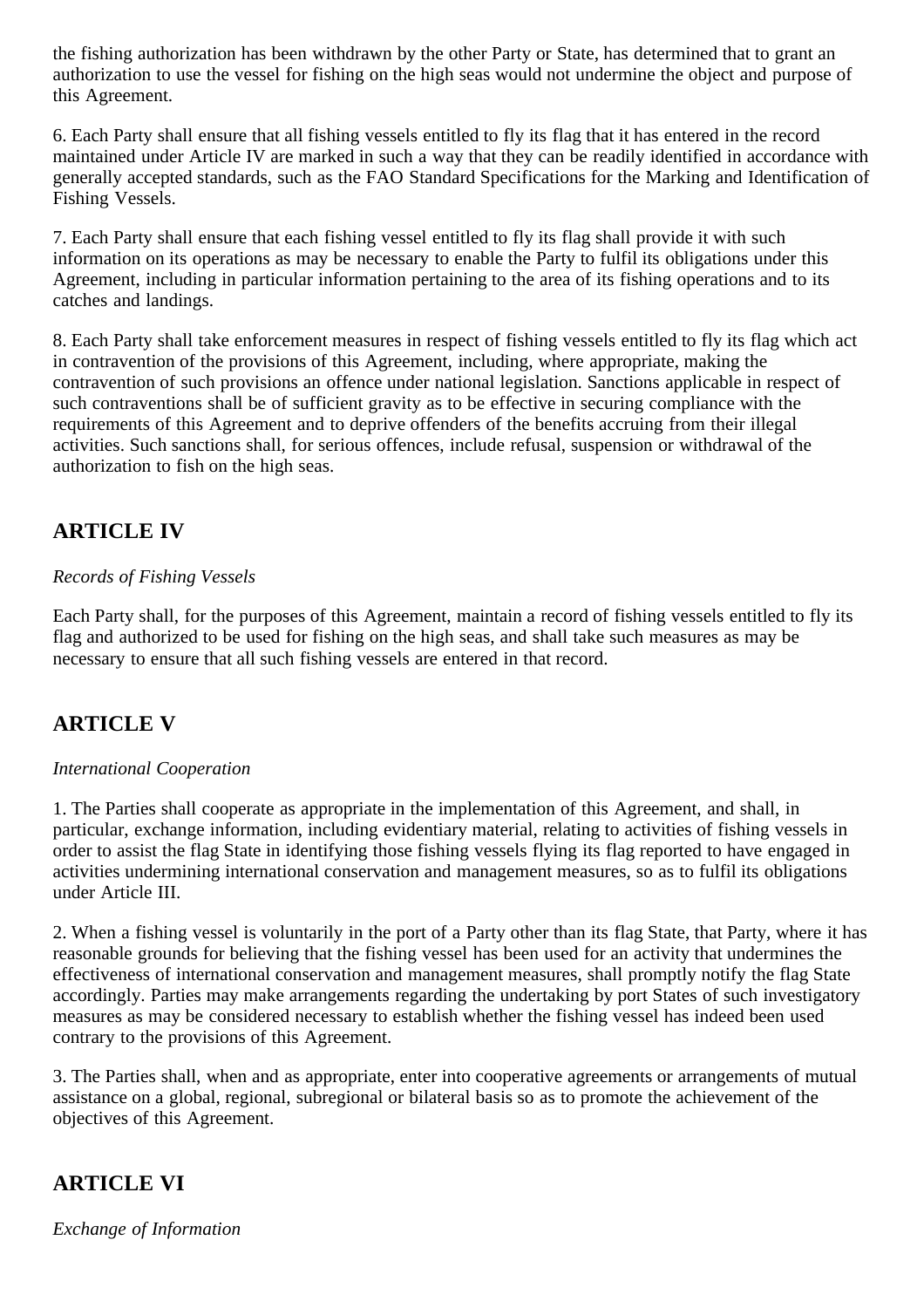1. Each Party shall make readily available to FAO the following information with respect to each fishing vessel entered in the record required to be maintained under Article IV:

- (a) name of fishing vessel, registration number, previous names (if known), and port of registry;
	- (b) previous flag (if any);
	- (c) International Radio Call Sign (if any);
	- (d) name and address of owner or owners;
	- (e) where and when built;
	- (f) type of vessel;
	- (g) length.

2. Each Party shall, to the extent practicable, make available to FAO the following additional information with respect to each fishing vessel entered in the record required to be maintained under Article IV:

- (a) name and address of operator (manager) or operators (managers) (if any);
	- (b) type of fishing method or methods;
	- (c) moulded depth;
	- (d) beam;
	- (e) gross register tonnage;
	- (f) power of main engine or engines.

3. Each Party shall promptly notify to FAO any modifications to the information listed in paragraphs 1 and 2 of this Article.

4. FAO shall circulate periodically the information provided under paragraphs 1, 2, and 3 of this Article to all Parties, and, on request, individually to any Party. FAO shall also, subject to any restrictions imposed by the Party concerned regarding the distribution of information, provide such information on request individually to any global, regional or subregional fisheries organization.

5. Each Party shall also promptly inform FAO of -

• (a) any additions to the record;

(b) any deletions from the record by reason of -

(i) the voluntary relinquishment or nonrenewal of the fishing authorization by the fishing vessel owner or operator;

(ii) the withdrawal of the fishing authorization issued in respect of the fishing vessel under paragraph 8 of Article III;

- (iii) the fact that the fishing vessel concerned is no longer entitled to fly its flag;
- (iv) the scrapping, decommissioning or loss of the fishing vessel concerned; or
- (v) any other reason.

6. Where information is given to FAO under paragraph 5(b) above, the Party concerned shall specify which of the reasons listed in that paragraph is applicable.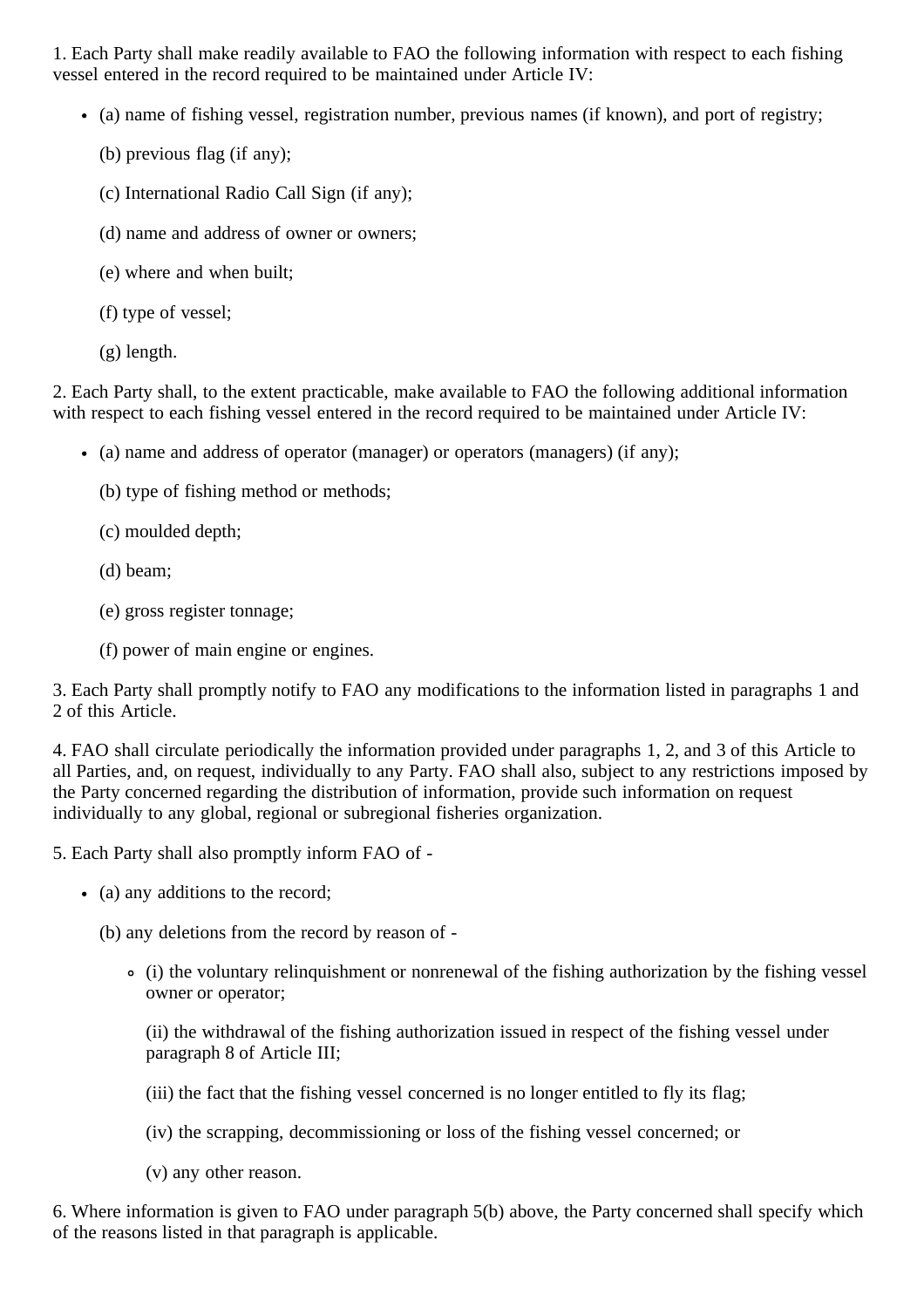### 7. Each Party shall inform FAO of

(a) any exemption it has granted under paragraph 2 of Article II, the number and type of fishing vessel involved and the geographical areas in which such fishing vessels operate; and

(b) any agreement reached under paragraph 3 of Article II.

8. (a) Each Party shall report promptly to FAO all relevant information regarding any activities of fishing vessels flying its flag that undermine the effectiveness of international conservation and management measures, including the identity of the fishing vessel or vessels involved and measures imposed by the Party in respect of such activities. Reports on measures imposed by a Party may be subject to such limitations as may be required by national legislation with respect to confidentiality, including, in particular, confidentiality regarding measures that are not yet final.

(b) Each Party, where it has reasonable grounds to believe that a fishing vessel not entitled to fly its flag has engaged in any activity that undermines the effectiveness of international conservation and management measures, shall draw this to the attention of the flag State concerned and may, as appropriate, draw it to the attention of FAO. It shall provide the flag State with full supporting evidence and may provide FAO with a summary of such evidence. FAO shall not circulate such information until such time as the flag State has had an opportunity to comment on the allegation and evidence submitted, or to object as the case may be.

9. Each Party shall inform FAO of any cases where the Party, pursuant to paragraph 5(d) of Article III, has granted an authorization notwithstanding the provisions of paragraph 5(a) or 5(b) of Article III. The information shall include pertinent data permitting the identification of the fishing vessel and the owner or operator and, as appropriate, any other information relevant to the Party's decision.

10. FAO shall circulate promptly the information provided under paragraphs 5, 6, 7, 8 and 9 of this Article to all Parties, and, on request, individually to any Party. FAO shall also, subject to any restrictions imposed by the Party concerned regarding the distribution of information, provide such information promptly on request individually to any global, regional or subregional fisheries organization.

11. The Parties shall exchange information relating to the implementation of this Agreement, including through FAO and other appropriate global, regional and subregional fisheries organizations.

# **ARTICLE VII**

### *Cooperation with Developing Countries*

The Parties shall cooperate, at a global, regional, subregional or bilateral level, and, as appropriate, with the support of FAO and other international or regional organizations, to provide assistance, including technical assistance, to Parties that are developing countries in order to assist them in fulfilling their obligations under this Agreement.

# **ARTICLE VIII**

### *NonParties*

1. The Parties shall encourage any State not party to this Agreement to accept this Agreement and shall encourage any nonParty to adopt laws and regulations consistent with the provisions of this Agreement.

2. The Parties shall cooperate in a manner consistent with this Agreement and with international law to the end that fishing vessels entitled to fly the flags of nonParties do not engage in activities that undermine the effectiveness of international conservation and management measures.

3. The Parties shall exchange information amongst themselves, either directly or through FAO, with respect to activities of fishing vessels flying the flags of nonParties that undermine the effectiveness of international conservation and management measures.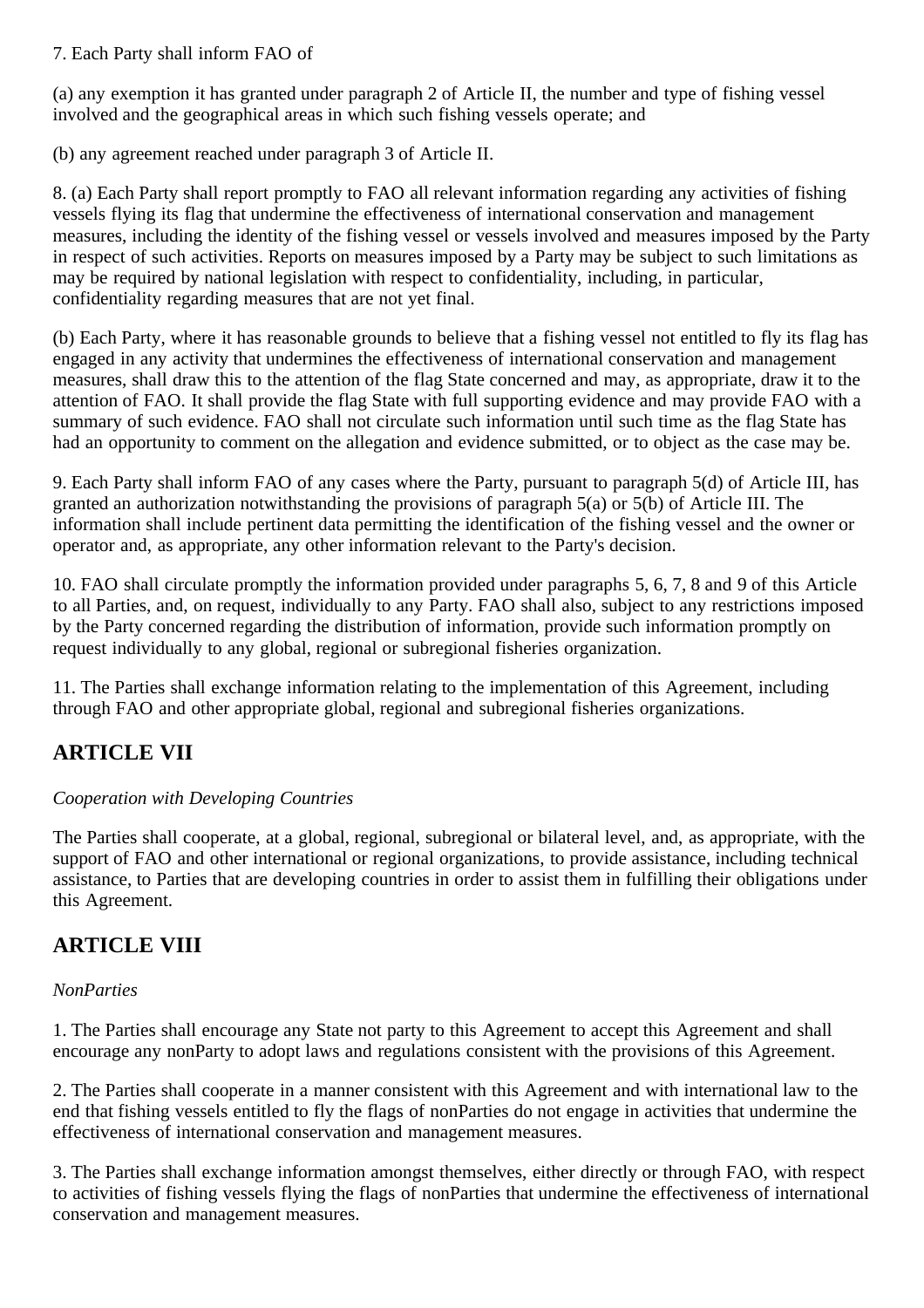# **ARTICLE IX**

### *Settlement of Disputes*

1. Any Party may seek consultations with any other Party or Parties on any dispute with regard to the interpretation or application of the provisions of this Agreement with a view to reaching a mutually satisfactory solution as soon as possible.

2. In the event that the dispute is not resolved through these consultations within a reasonable period of time, the Parties in question shall consult among themselves as soon as possible with a view to having the dispute settled by negotiation, inquiry, mediation, conciliation, arbitration, judicial settlement or other peaceful means of their own choice.

3. Any dispute of this character not so resolved shall, with the consent of all Parties to the dispute, be referred for settlement to the International Court of Justice, to the International Tribunal for the Law of the Sea upon entry into force of the 1982 United Nations Convention on the Law of the Sea or to arbitration. In the case of failure to reach agreement on referral to the International Court of Justice, to the International Tribunal for the Law of the Sea or to arbitration, the Parties shall continue to consult and cooperate with a view to reaching settlement of the dispute in accordance with the rules of international law relating to the conservation of living marine resources.

## **ARTICLE X**

#### *Acceptance*

1. This Agreement shall be open to acceptance by any Member or Associate Member of FAO, and to any nonmember State that is a Member of the United Nations, or of any of the specialized agencies of the United Nations or of the International Atomic Energy Agency.

2. Acceptance of this Agreement shall be effected by the deposit of an instrument of acceptance with the DirectorGeneral of FAO, hereinafter referred to as the Director-General.

3. The DirectorGeneral shall inform all Parties, all Members and Associate Members of FAO and the SecretaryGeneral of the United Nations of all instruments of acceptance received.

4. When a regional economic integration organization becomes a Party to this Agreement, such regional economic integration organization shall, in accordance with the provisions of Article II.7 of the FAO Constitution, as appropriate, notify such modifications or clarifications to its declaration of competence submitted under Article II.5 of the FAO Constitution as may be necessary in light of its acceptance of this Agreement. Any Party to this Agreement may, at any time, request a regional economic integration organization that is a Party to this Agreement to provide information as to which, as between the regional economic integration organization and its Member States, is responsible for the implementation of any particular matter covered by this Agreement. The regional economic integration organization shall provide this information within a reasonable time.

# **ARTICLE XI**

### *Entry into Force*

1. This Agreement shall enter into force as from the date of receipt by the Director-General of the twentyfifth instrument of acceptance.

2. For the purpose of this Article, an instrument deposited by a regional economic integration organization shall not be counted as additional to those deposited by Member States of such an organization.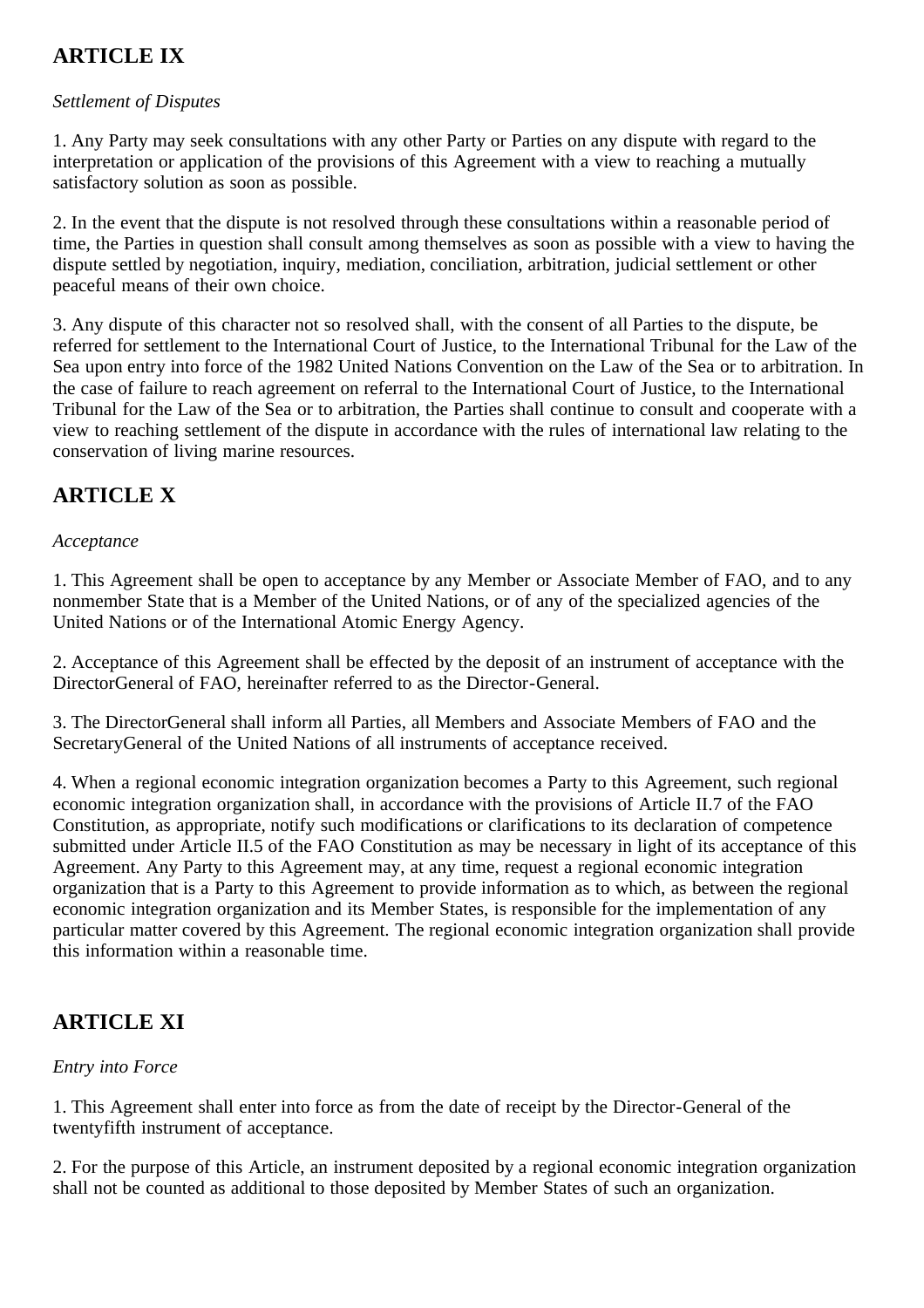# **ARTICLE XII**

### *Reservations*

Acceptance of this Agreement may be made subject to reservations which shall become effective only upon unanimous acceptance by all Parties to this Agreement. The DirectorGeneral shall notify forthwith all Parties of any reservation. Parties not having replied within three months from the date of the notification shall be deemed to have accepted the reservation. Failing such acceptance, the State or regional economic integration organization making the reservation shall not become a Party to this Agreement.

# **ARTICLE XIII**

#### *Amendments*

1. Any proposal by a Party for the amendment of this Agreement shall be communicated to the DirectorGeneral.

2. Any proposed amendment of this Agreement received by the DirectorGeneral from a Party shall be presented to a regular or special session of the Conference for approval and, if the amendment involves important technical changes or imposes additional obligations on the Parties, it shall be considered by an advisory committee of specialists convened by FAO prior to the Conference.

3. Notice of any proposed amendment of this Agreement shall be transmitted to the Parties by the DirectorGeneral not later than the time when the agenda of the session of the Conference at which the matter is to be considered is dispatched.

4. Any such proposed amendment of this Agreement shall require the approval of the Conference and shall come into force as from the thirtieth day after acceptance by twothirds of the Parties. Amendments involving new obligations for Parties, however, shall come into force in respect of each Party only on acceptance by it and as from the thirtieth day after such acceptance. Any amendment shall be deemed to involve new obligations for Parties unless the Conference. in approving the amendment, decides otherwise by consensus.

5. The instruments of acceptance of amendments involving new obligations shall be deposited with the DirectorGeneral, who shall inform all Parties of the receipt of acceptance and the entry into force of amendments.

6. For the purpose of this Article, an instrument deposited by a regional economic integration organization shall not be counted as additional to those deposited by Member States of such an organization.

## **ARTICLE XIV**

### *Withdrawal*

Any Party may withdraw from this Agreement at any time after the expiry of two years from the date upon which the Agreement entered into force with respect to that Party, by giving written notice of such withdrawal to the DirectorGeneral who shall immediately inform all the Parties and the Members and Associate Members of FAO of such withdrawal. Withdrawal shall become effective at the end of the calendar year following that in which the notice of withdrawal has been received by the DirectorGeneral.

## **ARTICLE XV**

*Duties of the Depositary*